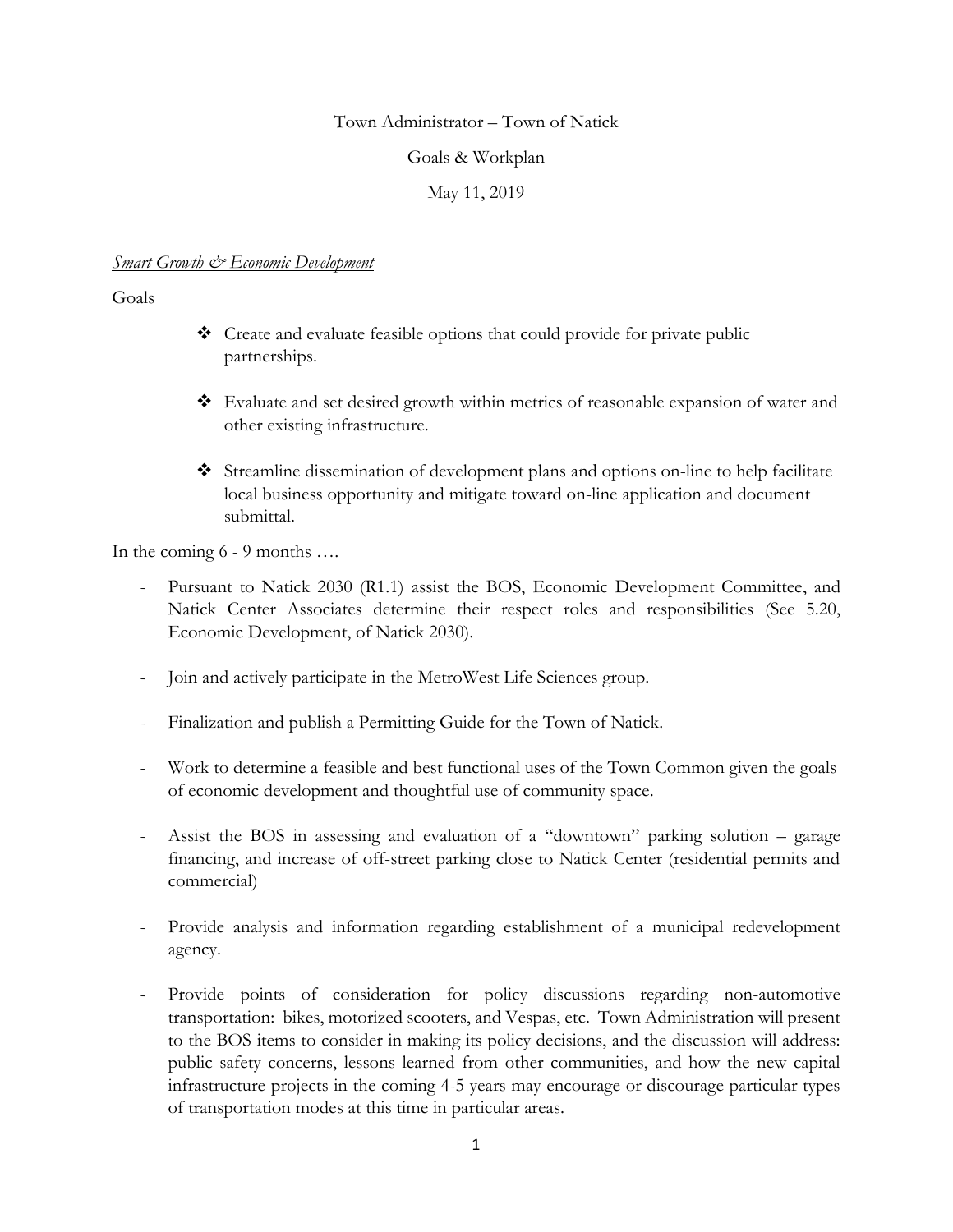- Provide recommendations to the BOS on licensing modifications for entertainment, food, and liquor establishments.
- Establish what the cost and method would be for a branding campaign for the Town of Natick that can be embraced by all.

# *Quality of Life for All*

Proposed Goals

- Determine what is considered "affordable" for "Natick" based upon resident data and the Board's visions.
- Address intergenerational fairness within our Town.
- Cost benefit analysis of the Town's services and program, to provide a recommendation for continuing with investment or modification of spend.

In the coming  $6 - 9$  months ...

- Begin the conversation with the Housing Authority regarding ways to possible fund modernization of existing and increase in mixed income. Natick 2030, 2.27.
- Help BOS evaluate whether a demolition delay and increased fee is complementary of the BOS' vision for Natick. Natick 2030, 2.37.
- Collaborate with the Conservation Commission on preservation of existing open space.
- Assist the BOS understand and assess the Senior Property Tax Exemption Study Committee's results, and provide a recommendation for consideration.
- Evaluate existing Human Services efforts and possible partnerships with non-profits for further support and collaboration.
- Work to better define what type of Affordable Housing the BOS supports (i.e. cluster housing, mixed use), and provide guidance and feedback to the Affordable Housing Trust and Planning Board to provide direction on what will be sought out by municipal departments and leaders.
- Evaluation of all respective Town departments to determine whether existing investment is sufficient or needs to be modified and/or redirected.
- Provide recommendations on capital infrastructure, including possible additional spend or disposition of Town property.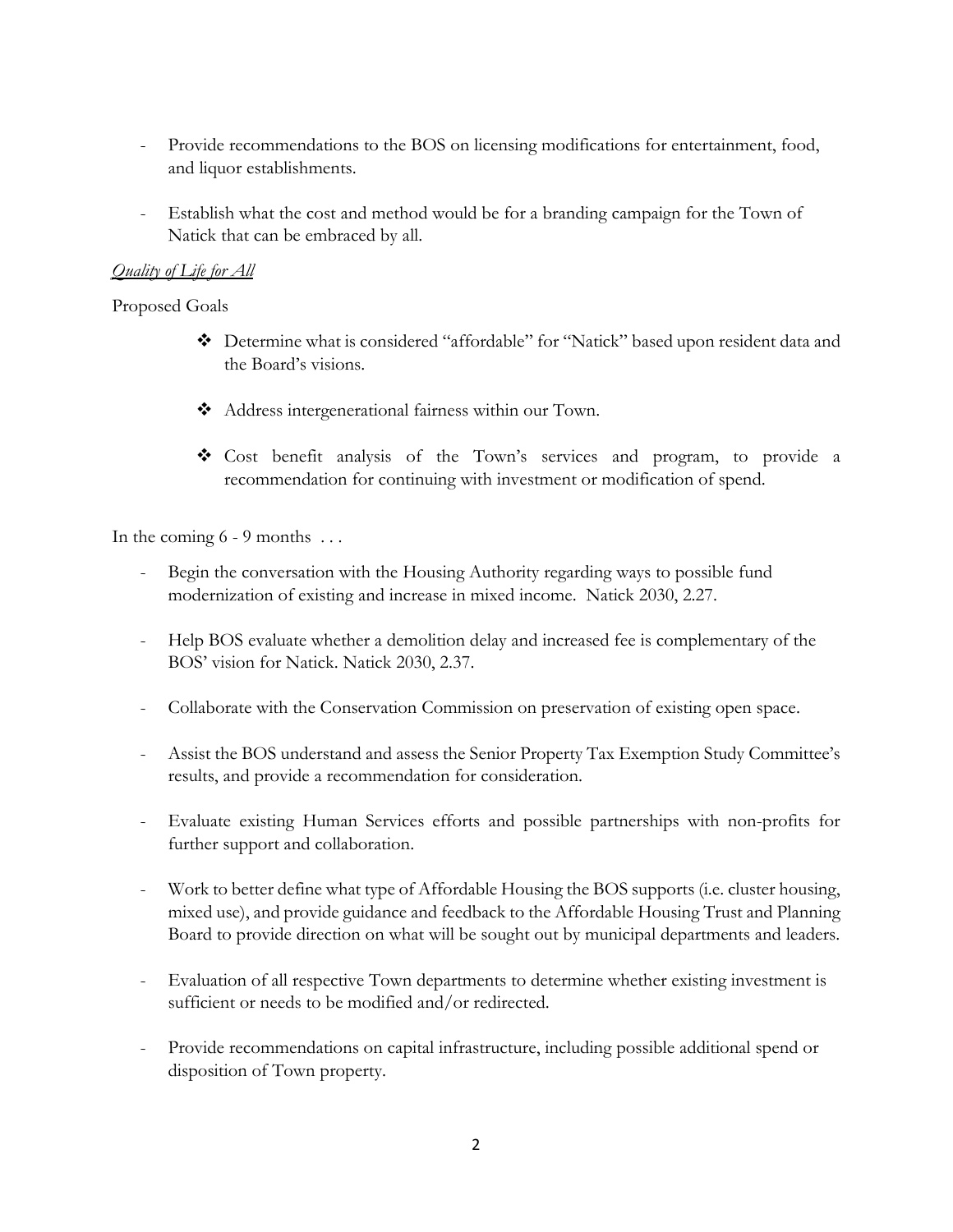### *Financial Predictability*

Goals

- Determine short and long term financial objectives.
- Improve collaboration and better coordination with Natick Public Schools.
- Define expectations of how to measure competing Town interests.

In the coming  $6 - 9$  months ...

- Analyze department invest and capital infrastructure in determining operational and capital budgets.
- Review and update of Finance Management Principles.
- Work with vendor to have the demographics and debt on ClearGov updated.
- Transparency of spend to our residents and businesses with ClearGov, and continuing to work with Natick Public Schools to have similar level of transparency of year over year spending. Trending models help determine financial predictability and the more specific the greater amount of predictability.
- Assist in establishing joint meetings with BOS and School Committee to discuss issues of anticipated significant spend and funding sources. Work to establish a clear understanding of historical and present enrollment trends, to help inform budgeting.
- Substantial completed MEPA analysis and information sharing with NPS based upon similar positions and total compensation.
- Dynamic comparison of where the Town of Natick sits to its peers with respect to debt, budgeting generally, and affordability.
- The BOS will be provided with a comprehensive liability analysis, inclusive of items such as OPEB, and benefits to current employees.
- Begin migration of data and upgrade of our accounting systems upgrade that will allow us to remove our dependence on a legacy billing system.
- Once documents are received from pension administration and respective Trustees perform a systematic evaluation of all Town pensions and improve coordination.
- Review and analysis of healthcare coverage options.